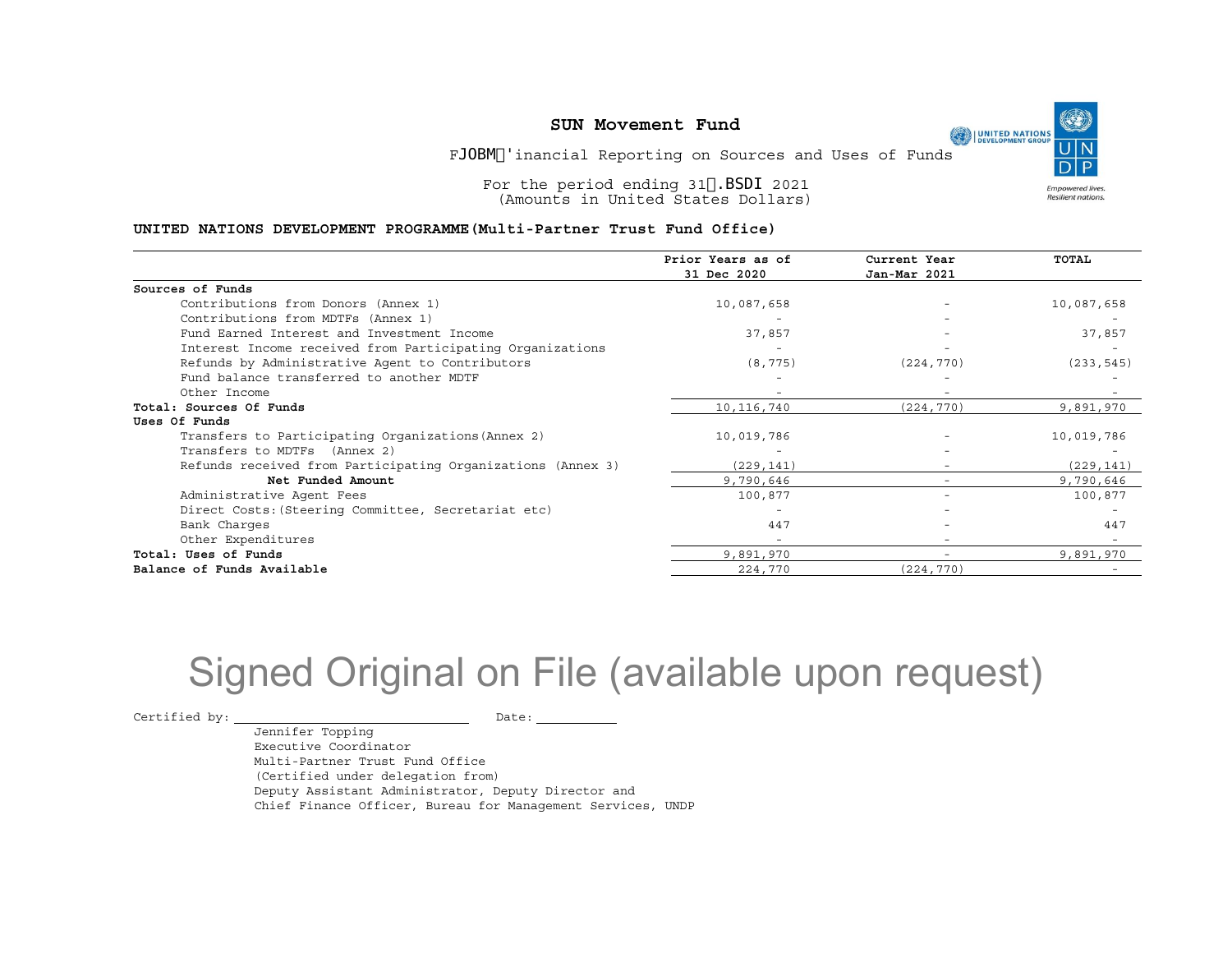Final Financial Reporting on Sources and Uses of Funds

For the period ending 31 March 2021 (Amounts in United States Dollars)

#### **UNITED NATIONS DEVELOPMENT PROGRAMME(Multi-Partner Trust Fund Office)**

**Annex - 1: Contributions**

| Prior Years as of | Current Year             | TOTAL      |
|-------------------|--------------------------|------------|
| 31 Dec 2020       | Jan-Mar 2021             |            |
|                   |                          |            |
| 5,860,091         | $\overline{\phantom{0}}$ | 5,860,091  |
| 429,485           | $\qquad \qquad$          | 429,485    |
| 3,798,083         | -                        | 3,798,083  |
| 10,087,658        | $-$                      | 10,087,658 |
|                   |                          |            |

# Signed Original on File (available upon request)

O UNITED NATIONS **Empowered lives** Resilient nations.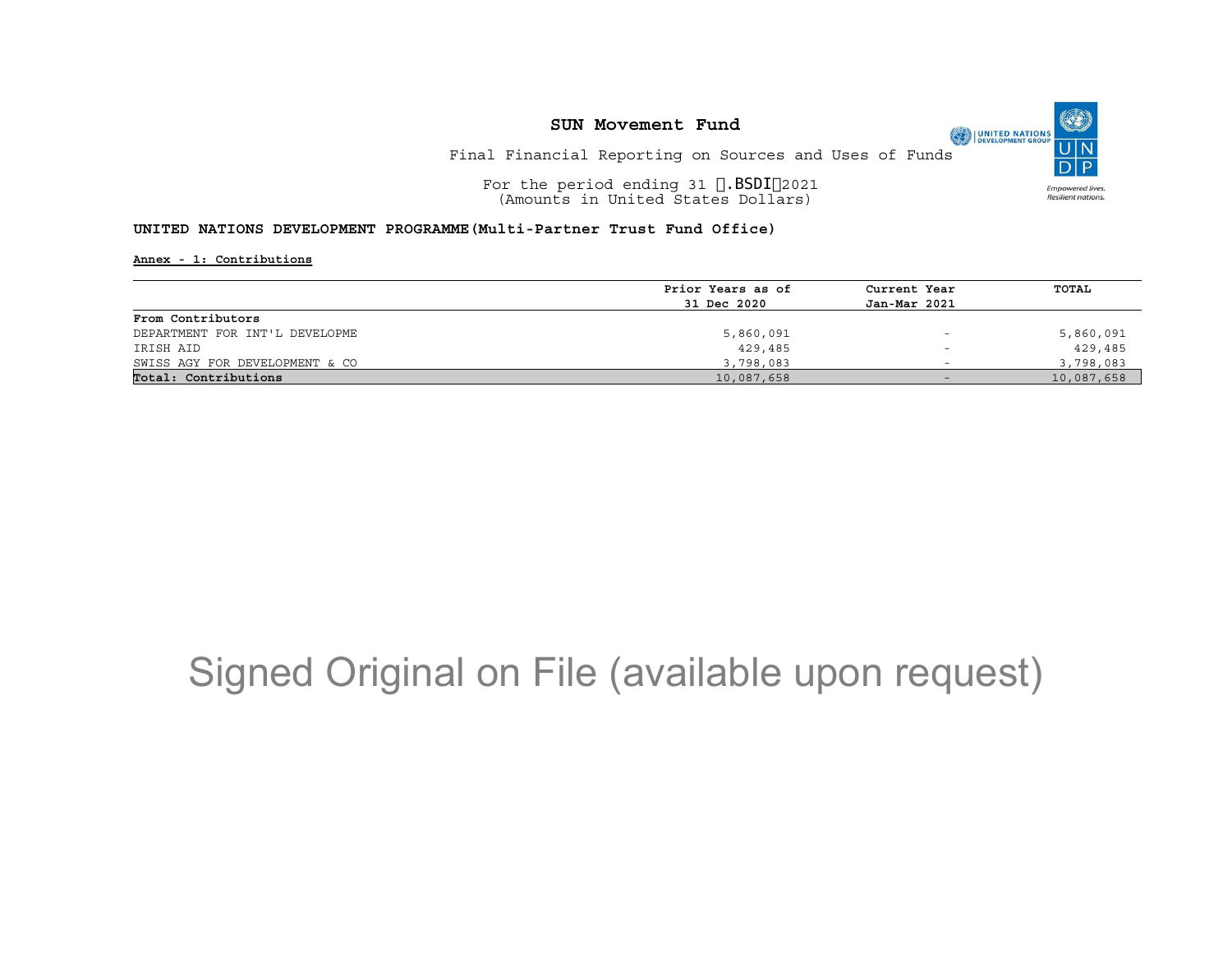Final Financial Reporting on Sources and Uses of Funds

For the period ending 31 March 2021 (Amounts in United States Dollars)

#### **UNITED NATIONS DEVELOPMENT PROGRAMME(Multi-Partner Trust Fund Office)**

**Annex - 2: Transfers**

|                                | Prior Years as of | Current Year             | <b>TOTAL</b> |
|--------------------------------|-------------------|--------------------------|--------------|
|                                | 31 Dec 2020       | Jan-Mar 2021             |              |
| To Participating Organizations |                   |                          |              |
| UNICEF                         | 1,656,543         | $\overline{\phantom{0}}$ | 1,656,543    |
| UNOPS                          | 2,585,871         | $\overline{\phantom{a}}$ | 2,585,871    |
| WFP                            | 4,728,772         | $\overline{\phantom{0}}$ | 4,728,772    |
| <b>WHO</b>                     | 1,048,600         | $\overline{\phantom{0}}$ | 1,048,600    |
|                                |                   |                          |              |
| Total Transfers                | 10,019,786        | $-$                      | 10,019,786   |

## Signed Original on File (available upon request)

O UNITED NATIONS **Empowered lives** Resilient nations.